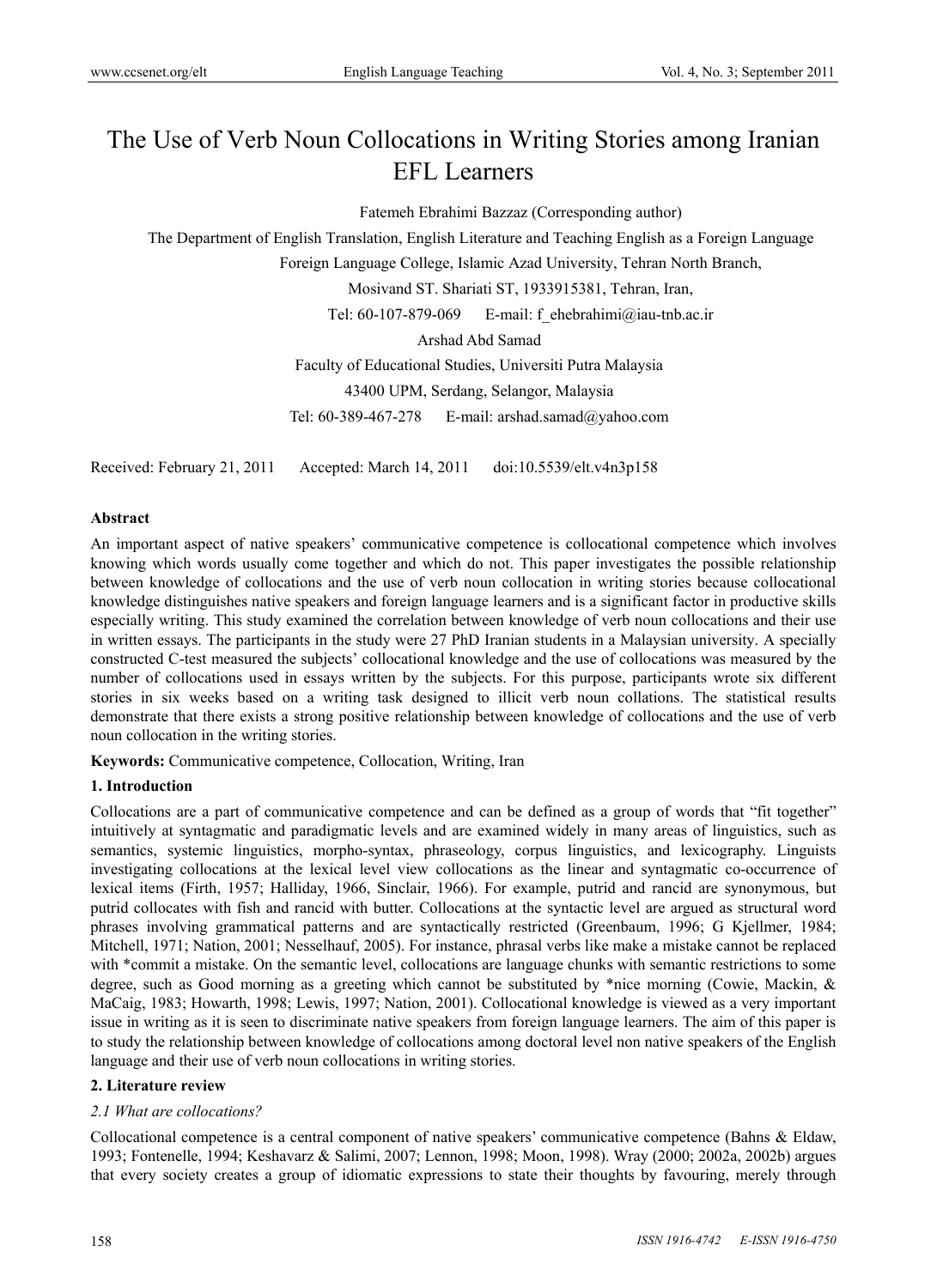repeated use, some whole phrases and a great deal of incomplete ones. This formulaic language can be very challenging for second or foreign language learners, more so for those who possess a low level of communicative competence. Numerous investigators have acknowledged that collocational knowledge is a very important factor that helps distinguish between native speakers and foreign language learners (Aston, 1995; Fillmore, 1979; G. Kjellmer, 1991; Pawley & Syder, 1983). McArthur (1992) and McCarthy (1990) even consider that the lack of collocational knowledge is the most important sign of foreignness among foreign language learners. The most robust declaration of the importance of collocation, however, is that collocational competence is a vital element in the development of second/foreign language learning (Lewis, 1997; 2000; Nattinger & DeCarrico, 1992; Richards & Rodgers, 2001).

Collocations can be categorised into different types according to various perspectives. The compilers of The Oxford Dictionary of Current Idiomatic English, Cowie, Mackin, and MaCaig (1983), use idiomaticity to classify collocations and idioms into four groups from most to least fixed: pure idioms, figurative idioms, restricted collocations, and open collocations. Pure idioms, such as blow the gaff, are the most fixed with semantic opacity. Figurative idioms, such as catch fire and a close shave, are more transparent and not quite fixed. Restricted collocations are collocations that have one element used in a non-literal sense and the other used in its normal meaning, like, under a shadow, while open collocations involve elements which are freely combinable and each element has its literal sense such as mad dog. Howarth (1998) also regards free combination like nice day as collocations and categorises collocations into free collocations and restricted collocations according to their degree of restrictedness.

In The BBI Dictionary of English Word Combinations, Benson, Benson, & Illson (1997) illustrate two kinds of collocations by their syntactic nature. They argue that there are two categories of collocations: grammatical collocations and lexical collocations. A grammatical collocation is a phrase which consists of a content word (a noun, a verb, or an adjective) plus a grammatical word like a preposition or grammatical structure, e.g. a clause or an infinitive. Examples include account for, by accident, and argument about. Lexical collocations, on the other hand, exclude prepositions, infinitives or clauses and contain various combinations of nouns, adjectives, adverbs, and verbs, such as affect deeply and bees buzz. In the BBI Dictionary of English Word Combination, there are eight main types of grammatical collocations and seven types of lexical collocations. Nevertheless, the authors do not include "free combinations" in their dictionary which are, in effect, limitless.

In addition to the categorisation of different types of collocations as discussed above, Lewis (1997) indicates that collocations may be strong, weak, frequent or infrequent. Lewis divides collocations into strong and weak ones according to their fixedness and restrictedness, and distinguishes collocations from frequent and infrequent ones due to their frequency of co-occurrence in a corpus. Strong collocations are recognised as tightly linked phrases which almost function like single words like Good night. In contrast, weak collocations, such as a beautiful girl and bad luck, are combinations of two common words, and each of which can combine with many other words. Collocations can also be any combination of strong and frequent, strong and infrequent, weak and frequent, or weak and infrequent.

#### *2.2 Theory and research in studies on collocations.*

Sinclair (1991) studied the notion of collocation and suggested that both the spoken and written mode of human discourse is governed by two major principles: the Open Principle (OP) and the Idiom Principle (IP), which noticeably contrast in their orientation. The OP relates to the Chomskyan School of linguistics and the theory of Universal Grammar which involves the ability to grammaticalise meaning in natural language in agreement with sub-categorisation and selectional limits rules, while permitting for parametric dissimilarities between every language. The IP, on the other hand, is associated with phraseologies which do not initiate from free grammaticalisation as in the OP, but from a grouping of socio-lexical conventions in any given language. For example, the English greeting Good morning obtains its adequacy from the IP rather than the OP; thus the unavailability of Excellent morning or Wonderful morning as greetings in English. The lexeme morning freely collocates with adjectives such as excellent, wonderful, nice, terrible, and humid according to the OP, however, extensively collocates with the adjective good in the greeting, hence producing the frozen collocation Good morning through the IP rather than the OP (Farghal & Al-Hamly, 2007).

The literature review illustrates that there exists a need for experimental research on the relationship between knowledge of collocations and the use of verb noun collocation in stories written by non-native speakers of English. There is a lot of research on oral production of narrative (such as (Birjandi & Ahangari, 2008; Foster & Skehan, 1999; Iwashita, McNamara, & Elder, 2000; Skehan & Foster, 1999), but there are few on the use of verb noun collocations in written narratives. Ghadessy (1998) compared the use of collocations in written narratives among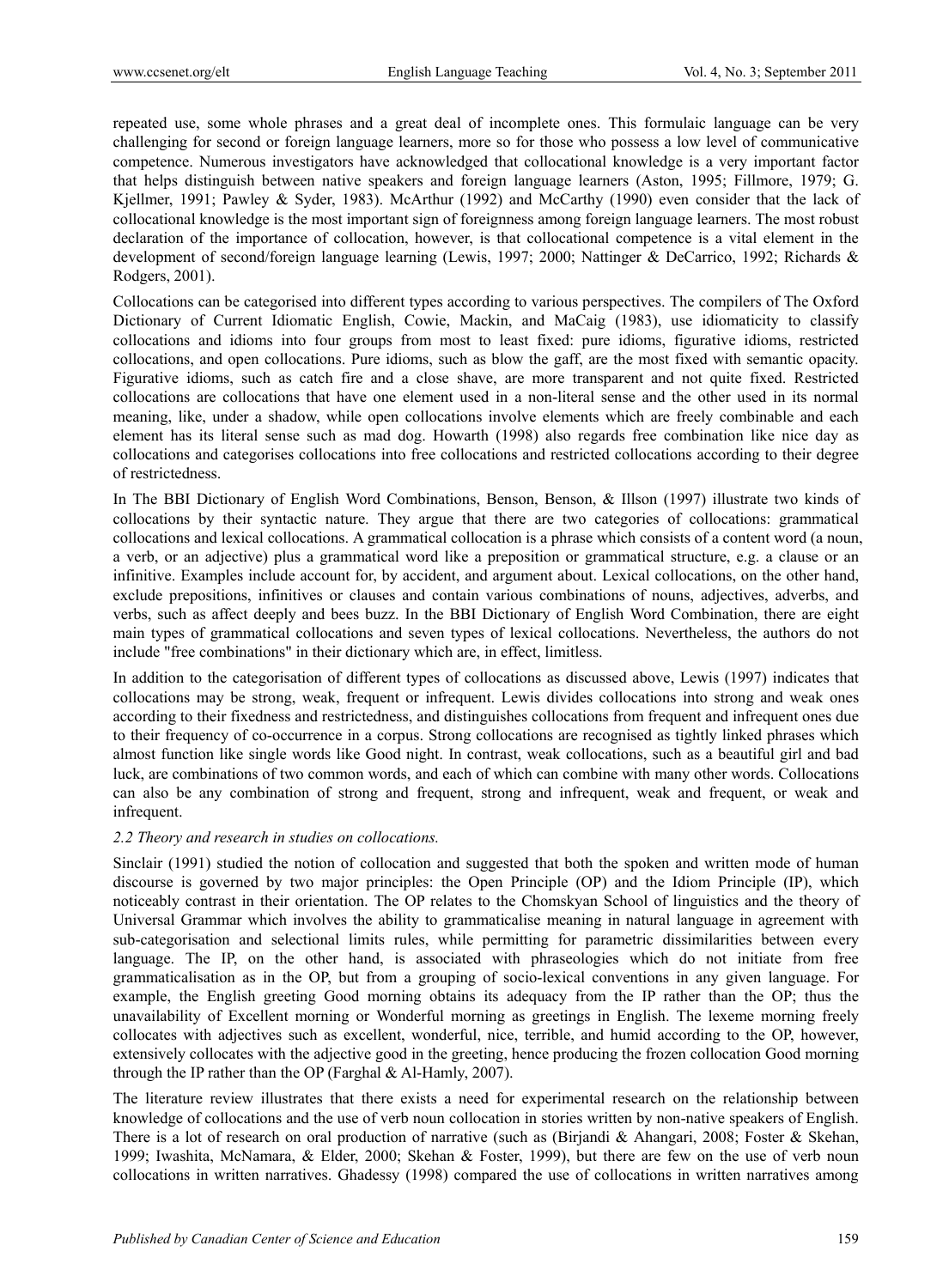two groups of primary school children in Singapore and found that learners used more collocations at more advanced levels. Zhang (1993) conducted a study measuring the correlation between the EFL learners' use of lexical collocations and their writing fluency. He observed the quality of using collocations rather than the quantity differentiates between native and non-native college freshman writing and also between good and bad college freshman writing. In a similar way, Hsu (2007) found that the quality of lexical collocations in terms of variety showed the quality of the online writing of Taiwanese EFL college students who were both English and non-English majors. Fan (2009) used two corpora of the writing of Hong Kong ESL and native-speaker British students. The results of the study indicate that the Hong Kong students' performance in collocational use could be negatively affected by their L1, L2 and also by their inadequacy in the lexis and grammar of the target language. These studies show that there is a need to do research on the use of collocations that are naturally produced in the writing stories among Iranian PhD learners in Malaysia.

#### **3. Method**

#### *3.1 Research question*

The present study adds to and expands those previous studies and has used a c-test and stories written by the respondents in order to measure the relationship between knowledge of collocations and the use of verb noun collocation in writing stories. The C-test has been proposed by Klein-Braley and Raatz (C. Klein-Braley, 1985). The beneficial aspects the C-test, which is similar to the classic cloze test and is based on the principle of reduced redundancy testing, is that it has an easy to administer test format, is fast as it involves objective scoring, and is highly reliable (Eckes, 2006; Klein-Braley, 1985; 1997). Numerous empirical evidences support a positive overall evaluation of C-tests as tests of general language proficiency because it requires the combination of both skills and knowledge: a core competence in all types of language use. Furthermore, lexical competence is needed in the processing of cloze tasks (including c-tests) with both knowledge of individual words and the ability to use contextual clues to find out which word fits a blank are required (Read, 2000, p. 113). The written stories of the respondents measure the use of collocations in the productive skill of writing. Hence, the current study tries to examine the relationship between collocational competence and the use of verb noun collocations in their written narratives. The study raises the following research question:

What is the relationship between knowledge of collocations and the use of verb noun collocations in writing stories among Iranian EFL learners in Malaysia?

#### *3.2 Participants*

The participants in this study were 27 PhD Iranian students in the Department of Educational Studies at a Malaysian university. They were between 30 and 45 at the time of the study and are all native speakers of Persian. The PhD students signed up for this study voluntarily because they had problems in writing and wanted to practice different kinds of writing. It was decided that they would practice each genre for six weeks. The first genre was writing stories which were more interesting for them because they could write their own stories based on their personal experiences.

#### *3.3 Instrument*

The instruments of this study were six writing tasks and a c-test. For the writing task, participants were given six different stories to write in six weeks. The topic of stories was selected by learners themselves before the first session. The topics were: A Picnic, An Accident, A Traffic Jam, Football, At the Restaurant, and Camping. Another instrument used in the study was a c-test which is similar to a cloze test. The c-test has been proposed by Klein-Braley and Raatz (Klein-Braley, 1985; Klein-Braley & Raatz, 1984) and in a traditional c-test; the second half of every key word in a phrase is crossed out leaving the first and last sentence of the passage intact. With the c-test, a clue (half the word) serves as a stimulus for respondents to find the other half. In this version of the c-test, only the first letter/phoneme of every deleted word was provided, for instance, "m\_\_\_\_\_ a mistake," " s\_\_\_\_\_\_ coffee," or " his mind" in order to elicit the specific collocations intended for this research and to lessen the chance of guessing by subjects. In this study, the modified version of Al-Zahrani's (1998) c-test was used for collecting data.

#### *3.4 Procedure*

The respondents were asked to individually write a 250 word composition for the mentioned topics for each week and complete each story within 45 minutes. They were not allowed to use any kind of reference books such as dictionaries in the classroom. Each week, the researcher and a research assistant collected the compositions, marked them holistically and gave them back to students. The number of verb noun collocations used was also counted. In the final session, the researcher explained to the participant that she was doing a research on verb noun collocations and asked them to participate in a collocational c-test which would be used to measure the collocational competence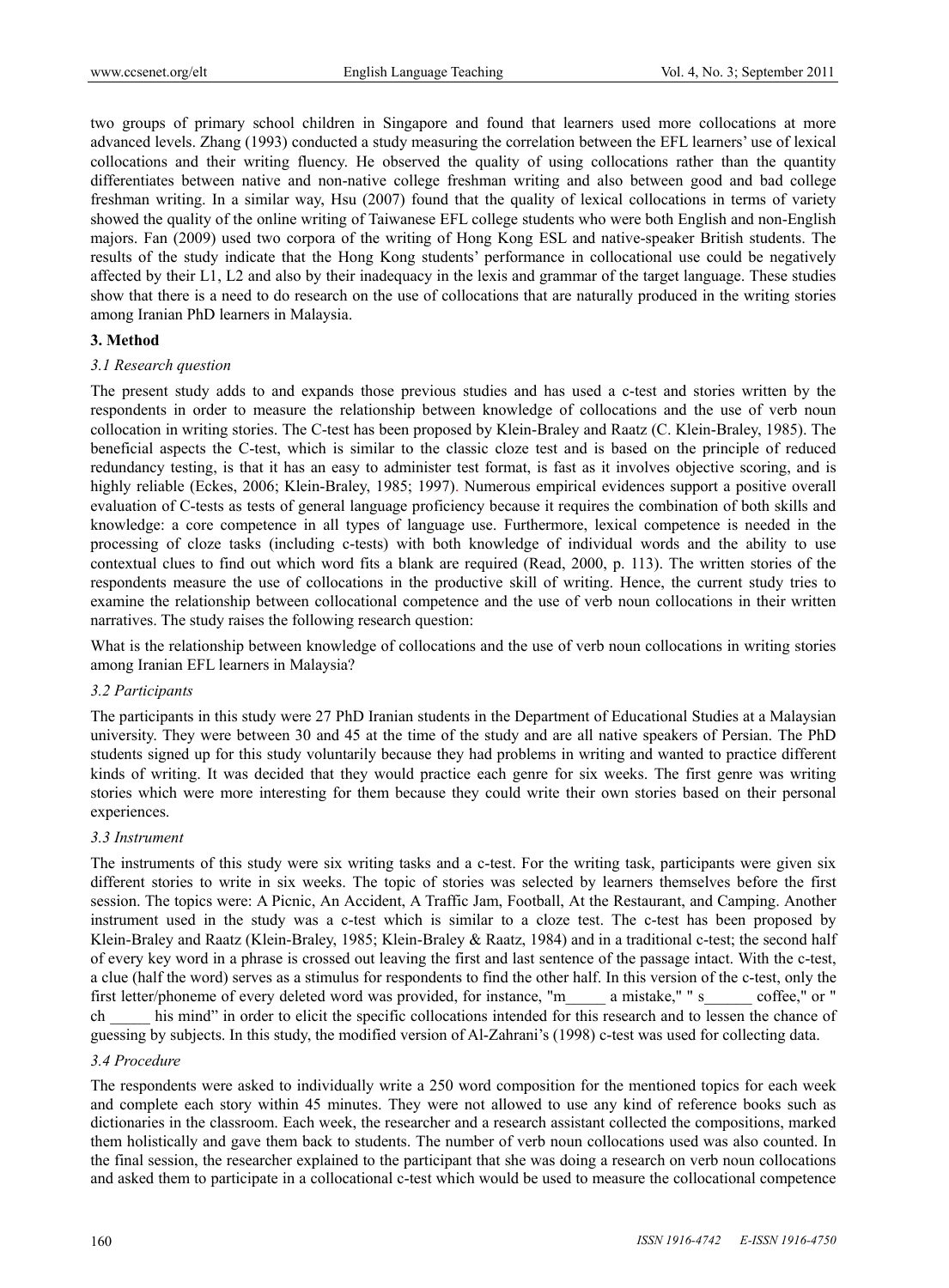of the subjects. Finally, the Pearson product moment correlation between the numbers of verb noun collocations used in the essays and the students' score on the collocational C-test was computed.

## **4. Results**

After the scatter plot had shown a linear relationship between students' collocational knowledge and their use of collocations in writing stories, the researcher used Pearson moment correlation to quantify the strength of such a relationship. The coefficient of determination was then calculated at 27 which showed students' overall proficiency helps to explain 34 per cent of the variance in respondent scores on the collocational knowledge. Introductory analyses were performed to make sure there were no violation of the assumptions of normality, linearity and homoscedasticity. According to Cohen's (1988) guideline, (r=.10 to .29 small, r=.30 to .49 or medium, and r=.50 to 1.0 large), there was a strong, positive correlation between the two variables  $[r=.532, n=27, p<.0005]$  with high levels of collocational knowledge associated with high levels of use of collocations when writing stories. Therefore, the results show there is a high correlation between the collocational knowledge of students and use of collocations in writing stories.

## **5. Discussion**

Regarding the research question, the results of the statistical analyses of the present study showed that there was a strong positive correlation between students' verb noun collocational knowledge as measured by the c-test and the use of collocations as used in the six writing tasks. The results of Pearson correlation supported the claim that the development of collocational knowledge was in line with the use of collocations in writing stories. It means that students at this level have learned and are willing to use collocations in writing stories. The implications of the findings of this study include the effectiveness of using the c-test as a measure of the use of collocations, and to a lesser extent, the possibility of using collocational competence as an indicator of language ability. The latter is especially interesting as collocations are seldom included in the English language curricula of most education systems. However, other variables, such as length of exposure to the target language, may affect the relationship between the two major variables in this study. Nevertheless, the findings of this study are in line with Zhang (1993), who observed that the quantity, yet more significantly, the quality of using collocations differentiate between native and non-native college freshman writing and also between good and bad college freshman writing; and Ghadessy (1998), who compared the use of collocations in writing stories among two groups of primary school children in Singapore and found that learners in more advanced levels used more collocations. Other studies also support the findings of this study, such as Hsu (2007), which found that the quality of lexical collocations in terms of variety showed the quality of the online writing of Taiwanese EFL college students, and Fan (2009), which indicate that the Hong Kong students' performance in collocational use could be negatively affected by their inadequacy in the lexis and grammar of the target language.

#### **6. Pedagogical implications and conclusion**

The findings of the study show that there is a statistically significant relationship between collocational knowledge of students and their use of collocations in writing stories. It indicates that in vocabulary learning and teaching, the major role of collocations should be highlighted because collocational knowledge may be more beneficial to the students than knowledge of individual words. Students have to become aware of lexical collocations because such awareness has been considered an essential aspect of language learning (Brown, 1974; Coznett, 2000; Lewis, 2000) The current paper empirically supports this opinion and also Sinclair's (1991) idea about the vital role of the idiom principle. This leads to the basic rule of language use which is pedagogically at the heart of teaching and testing of language competence.

Based on the findings of this study, knowledge of collocations can contribute to the learners' comprehension and production. It means that a word can be best learned with which it associates because learners can remember the word with its associations or collocations. By memorising the collocations, students become aware of lexical restrictions that help them to use them as pre-packaged building blocks. Moreover in vocabulary learning and teaching, the significant role of collocations should be emphasised as Seal (1991)) regards collocations as a vital characteristic of vocabulary knowledge and states that what should be offered to students is collocational knowledge not individual words. EFL/ESL teachers should make students aware of lexical collocations since the basic rule of language use is pedagogically at the heart of teaching and testing of language competence and should be used for the design of appropriate teaching resources and for the methodology of classroom instruction.

The study shows that there exists a relationship between the collocational knowledge and the use of collocations in writing stories by Iranian PhD students in a university in Malaysia, yet future larger scale studies involving both undergraduate and postgraduate students may be necessary in order to confirm the results of this study. In this study, the c-test was used to measure the verb noun collocations, but other studies should be designed to measure not only lexical collocations but also grammatical collocations. Furthermore, in this study, narrative writing was used to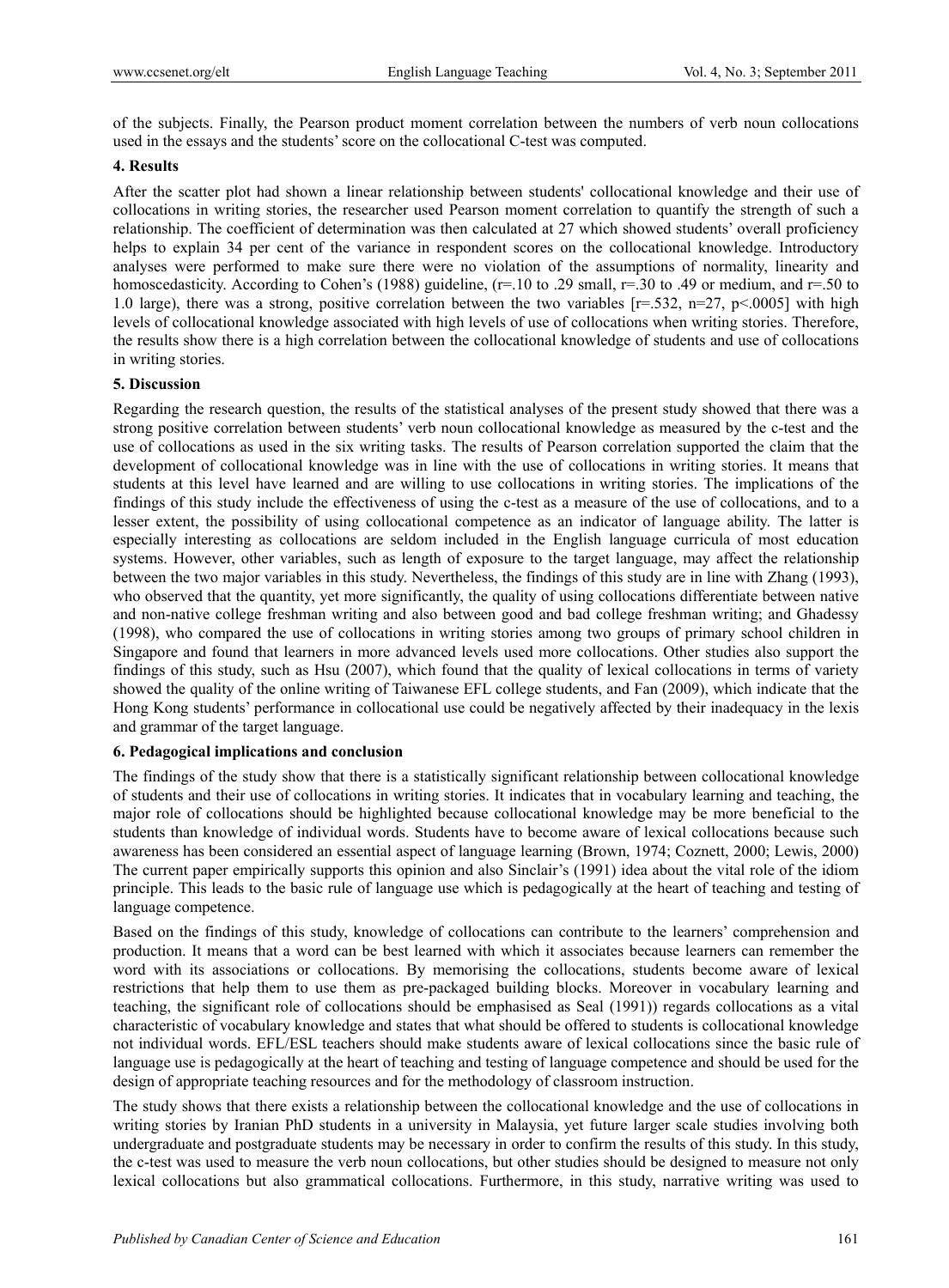measure the use of collocations, but further research is needed using other kinds of writing like expository to see whether students can use collocations correctly in other writing genre. Yet, much has to be done on the role of collocations in second or foreign language acquisitions, especially on the relationships with other language skills in EFL/ESL conditions.

## **References**

Aston, G. (1995). Corpora in language pedagogy: matching theory and practice. *Cook and Seidlhofer*, 257-270.

Bahns, J., & Eldaw, M. (1993). Should we teach EFL learners collocations? . *System, 21*(1), 101-114. doi:10.1016/0346-251X(93)90010-E, http://dx.doi.org/10.1016/0346-251X(93)90010-E

Benson, M., Benson, E., & Ilson, R. (1997). *The BBI combinatory dictionary of English: a guide to word combinations*: John Benjamins Publishing Co.

Birjandi, P., & Ahangari, S. (2008). Effects of Task Repetition on the Fluency, Complexity and Accuracy of Iranian EFL Learners' Oral Discourse. *Asian EFL Journal, 10*(3), 28-52.

Brown, D. F. (1974). Advanced vocabulary teaching: The problem of collocation. *RELC Journal, 5*(2), 1. doi:10.1177/003368827400500201, http://dx.doi.org/10.1177/003368827400500201

Cowie, A. P., Mackin, R., & MaCaig, I. (1983). *Oxford dictionary of current idiomatic English*. Oxford: Oxford University Press.

Coznett, J. (2000). Integrating collocation into a reading and writing course. In L. Michael (Ed.), *Teaching collocation. Further developments in the - lexical approach* (pp. 70-87): LTP, Hove.

Eckes, T. (2006). Rasch-Modelle zur C-Test-Skalierung [Rasch models for C-tests]. In R. Grotjahn (Ed.), *Der C-Test: Theorie, Empirie, Anwendungen/The C-test: theory, empirical research, applications* (pp. 1-44). Frankfurt am Main: Peter Lang.

Fan, M. (2009). An exploratory study of collocational use by ESL students-A task based approach. *System, 37*(1), 110-123. doi:10.1016/j.system.2008.06.004, http://dx.doi.org/10.1016/j.system.2008.06.004

Farghal, M., & Al-Hamly, M. (2007). Lexical Collocations in EFL Writing. *The Journal of Asia TEFL, 4*(1), 269-294.

Fillmore, J. C. (1979). On fluency. In D. K. C. J. Fillmore, & W. Wang (Ed.), *Individual differences in language ability and behavior* (pp. 85-101). New York: Academic Press.

Firth, J. (1957). A synopsis of linguistic theory 1930-55 *Studies in Linguistic Analysis*

In F. Palmer (Ed.), *Selected papers of J. R. Firth 1952-59* (Vol. Special Vol, pp. 168-206). Bloomington, London: Indiana University Press.

Fontenelle, T. (1994). What on the earth are collocations: an assessment of the ways in which certain words co-occur and others do not. *English Today, 10*(4), 42-48. doi:10.1017/S0266078400007902, http://dx.doi.org/10.1017/S0266078400007902

Foster, P., & Skehan, P. (1999). The influence of source of planning and focus of planning on task-based performance. *Language Teaching Research, 3*(3), 215-247. doi:10.1191/136216899672186140, http://dx.doi.org/10.1191/136216899672186140

Ghadessy, M. (1998). The use of vocabulary and collocations in the writing of primary school students in Singapore. In P. N. a. R. Carter (Ed.), *Vocabulary acquisition* (pp. 110-117): *AILA Review*, No.6.

Greenbaum, S. (1996). *The Oxford English Grammar*: Oxford University Press.

Halliday, M. (1966). Lexis as a linguistic level. In C. Bazell, J. Catford, M. Halliday & R. Robins (Eds.), *In memory of J. R. Firth* (pp. 148-162). London: Longman.

Howarth, P. (1998). Phraseology and second language proficiency. *Applied Linguistics, 19*(1), 24. doi:10.1093/applin/19.1.24, http://dx.doi.org/10.1093/applin/19.1.24

Hsu, J. (2007). Lexical collocations and their relation to the online writing of Taiwanese college English majors and non-English majors. *Electronic Journal of Foreign Language Teaching, 4*(2), 192-209.

Iwashita, N., McNamara, N., & Elder, C. (2000). Can We Predict Task Difficulty in an Oral Proficiency Test?

doi:10.1111/0023-8333.00160, http://dx.doi.org/0.1111/0023-8333.00160

Exploring the Potential of an Information-Processing Approach to Task Design. *Language Learning 51*(3), 401-436.